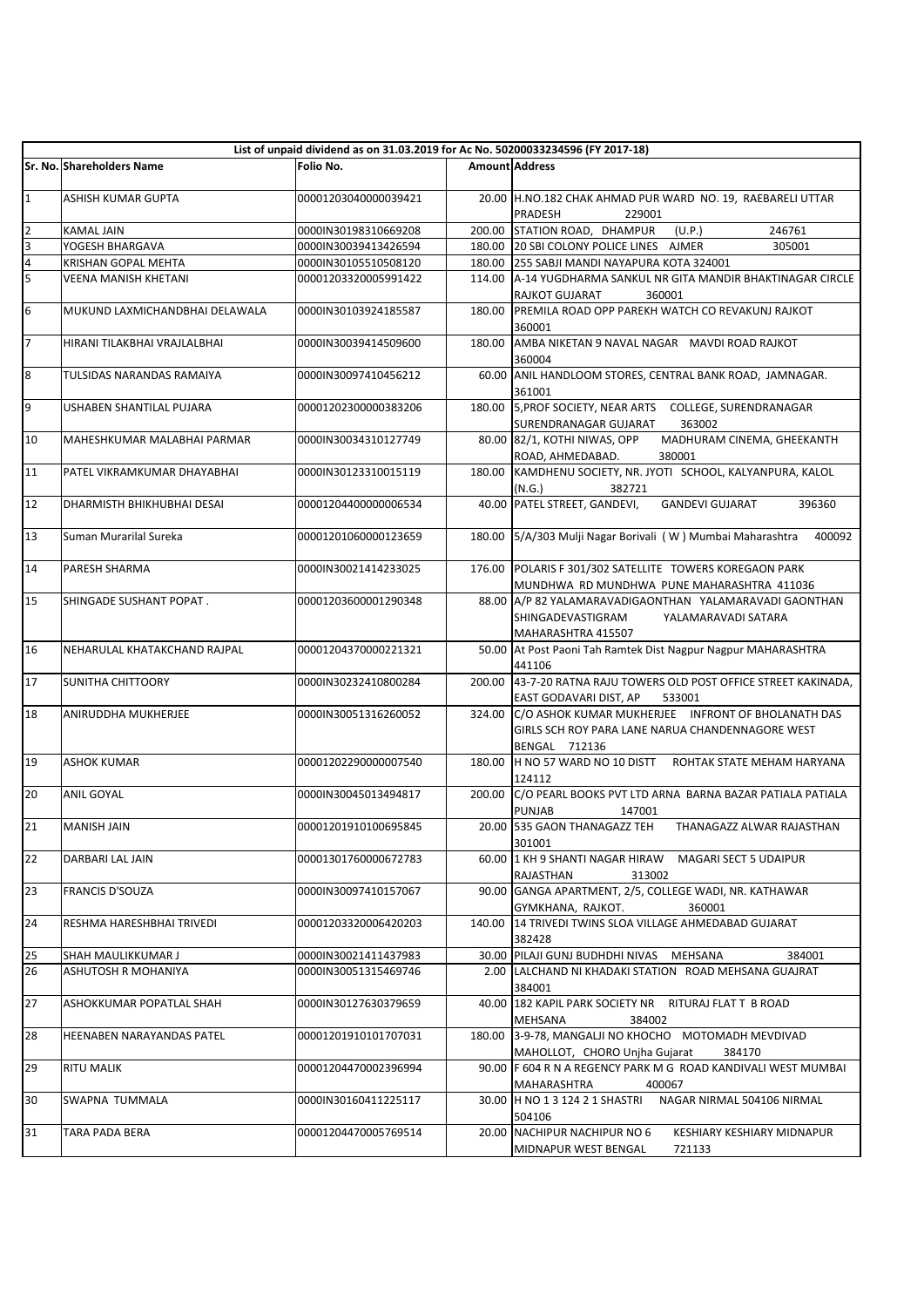| 32 | <b>GOPAL PERIWAL</b>              | 0000IN30077310262635 |          | 60.00 VILL.P.O.- BELDA DIST.- PASCHIM MIDNAPUR<br>721424                                                      |
|----|-----------------------------------|----------------------|----------|---------------------------------------------------------------------------------------------------------------|
| 33 | PRASUN CHITLANGIA                 | 0000IN30015910824738 | 180.00   | S/O- P. CHITLANGIA, SOUTH BALUCHAR, P.S.-E/BAZAR,<br>P.O.DIST-MALDA(W.B.), WEST BENGAL.<br>732101             |
| 34 | SHAHNAZ PARVEEN                   | 00001203980000041639 |          | 80.00 195/49, JAGAT NARAIN ROAD, NEAR NOOR HOSPITAL GOLAGANJ<br>LUCKNOW Uttar Pradesh<br>226018               |
| 35 | DINESH KUMAR                      | 0000IN30112716891794 | 180.00   | 35, SANJAY NAGAR, OPP.<br>RAILWAY STATION, ALWAR<br>301001                                                    |
| 36 | SEEMA DANGAYACH                   | 0000IN30133020979036 |          | 180.00 VILLAGE AND POST NINDAR VIA V.K.I.A. JAIPUR<br>302013                                                  |
| 37 | KOSHLYA VASDANI                   | 00001201770100062395 | 180.00   | C/O LAXMAN DAS SECTOR 11, PLOT NO 1284, MALVIYA NAGAR,<br><b>JAIPUR RAJASTHAN</b><br>302017                   |
| 38 | SHAILESH GODIKA                   | 00001201770100785928 |          | 180.00 H.NO-526 SHANTI NAGAR OPP. DURGAPURA RLY. STATION GOPAL<br>PURA BY PASS JAIPUR RAJASTHAN 302017        |
| 39 | SURESH BHIMJIBHAI PANKHANIA       | 00001201800000086290 | 200.00   | GANDHI NAGAR D-11 NEAR- RLY. STATION JAMNAGAR GUJARAT<br>361001                                               |
| 40 | JAYANTILAL BABULAL KATESIA        | 00001201200000029728 |          | 180.00 RAJ PARK 2, PLOT NO. 44, BEHIND OLD MENTAL HOSPITAL. NR.<br>SUBHASH BRIDGE, JAMNAGAR GUJARAT<br>361007 |
| 41 | DHIRESH DWARKADAS PATALIA         | 0000IN30103924014793 |          | 180.00 MADHUBAN 2/3 PATEL COLONY JAMANGAR JAMNAGAR<br>361008                                                  |
| 42 | KANDARP VALMIKBHAI DHEBAR         | 0000IN30034311028184 | 180.00   | 6, SOMNATH NAGAR SOCIETY, NR. NARANPURA, AHMEDABAD.<br>380013                                                 |
| 43 | MINA PAPPU DOLATRAM               | 00001203320000971985 |          | 180.00 31 SHREENATH SOCIETY NR<br>RADHESHYAM NAGAR DIST<br>GANDHINAGAR KALOL N GUJ<br>GUJARAT<br>382721       |
| 44 | PATEL ROSHNIBEN BRIJESHKUMAR      | 0000IN30123310215259 |          | 50.00 5, RAMKRISHNA SOCIETY NR. EYE HOSPITAL ROAD UNJHA<br>(N.G.)<br>384170                                   |
| 45 | PATEL HARSHA NIMESHBHAI           | 0000IN30034320035321 |          | 180.00 2, SHREE RAM PARK SECOND NALA PATAN.<br>384265                                                         |
| 46 | RAJESH D VAIDYA                   | 0000IN30021412270248 |          | 10.00 A-204 ELYSTUM NEAR PINK CITY & 16 NO BUS STOP WAKAD<br>PUNE, MAHARASHTRA<br>411057                      |
| 47 | LILADHAR IYDANJI KELA             | 00001201090000123320 | 180.00   | CHITRAKOOT, RAMNAGAR, AKOLA MAHARASHTRA<br>444001                                                             |
| 48 | NIDHI MAHESHWARI                  | 00001203330000526099 |          | 200.00 D 114 FIRDAOS NAGAR NEAR D I G BUNGLOW SQUARE BERASIA<br>ROAD BHOPAL MADHYA PRADESH 462001             |
| 49 | ADEPU VARALAXMI                   | 0000000000SCC9500002 |          | 200.00  H NO 16-10-165 MEDAR BASTI KARIMNAGAR GODAVARIKHANI<br>ANDHRA PRADESH INDIA<br>505209                 |
| 50 | <b>KAMALA RAY</b>                 | 0000IN30177411050101 |          | 20.00 8/47 DEBOMITA APARTMENT GRND FLR CHINAR PARK KOLKATA<br>700059                                          |
| 51 | <b>TAPAS RANJAN CHATTOPADHYAY</b> | 00001203840000183589 | 200.00   | MURSHIDABAD WEST BENGAL<br>742133                                                                             |
| 52 | RISHU KASHYAP                     | 0000IN30226912671871 |          | 2.00 75 CHRISTIAN LANE BEGUM BAGH MEERUT UTTAR PRADESH INDIA<br>250001                                        |
| 53 | GAJENDRA KUMAR CHIPAD             | 00001301760000540152 |          | 84.00 SALAMPURA ROAD PARTAPGARH RAJASTHAN<br>312605                                                           |
| 54 | TARLA ARVIND MEHTA                | 00001201060001649426 |          | 90.00 A-11/128 RANJITNAGAR COLONY B/H HATHI COLONY JAMNAGAR<br><b>GUJARAT</b><br>361005                       |
| 55 | SUDHABEN YOGESHBHAI MEHTA         | 0000IN30097410187540 | 180.00   | A 301, PARSHWANATH<br>APPARTMENT, PALACE ROAD,<br>JAMNAGAR.<br>361008                                         |
| 56 | JAYKANT SANGHVI                   | 0000IN30097410357708 |          | 100.00 13, KRISHNA PARK, BEHIND BUS STATION, NEAR DR. NILESH<br>SANGHVI HOSPITAL,<br>DHRANGADHRA.<br>363310   |
| 57 | SMITA BHARATBHAI SHAH             | 0000IN30034310315778 | 180.00   | 103, SHALIBHADRA TOWER,<br>SATHANAK VASI SOCIETY,<br>OPP.KESHARKUNJ FLAT,<br>NARANPURA, AHMEDABAD.<br>380013  |
| 58 | JALPA ASHESH PARIKH               | 0000IN30127630402394 | 180.00   | 20 VAIBHAV PARK SOCIETY B/H PASHABHAI PETROL PUMP<br>HIGHWAY NAGALPUR MEHSANA 384002                          |
| 59 | USHABEN GIRISHBHAI PRAJAPATI      | 00001203320002759557 |          | 56.00 44 GOVIND PARK KOSAD KOSAD TA- CHORYASI SURAT GUJARAT<br>394107                                         |
| 60 | UNDE DATTATRAYA TULSHIRAM         | 00001204720011224591 | 1,274.00 | 94 TAKALI KAZI TAKALI KAZI AHMEDNAGAR Maharashtra<br>414002                                                   |
| 61 | LATA GOUTAM BAFNA                 | 0000IN30133021397122 |          | 100.00 60 MOHANBAG SARASWATINAGAR VISHRAMBAG SANGLI<br>416415                                                 |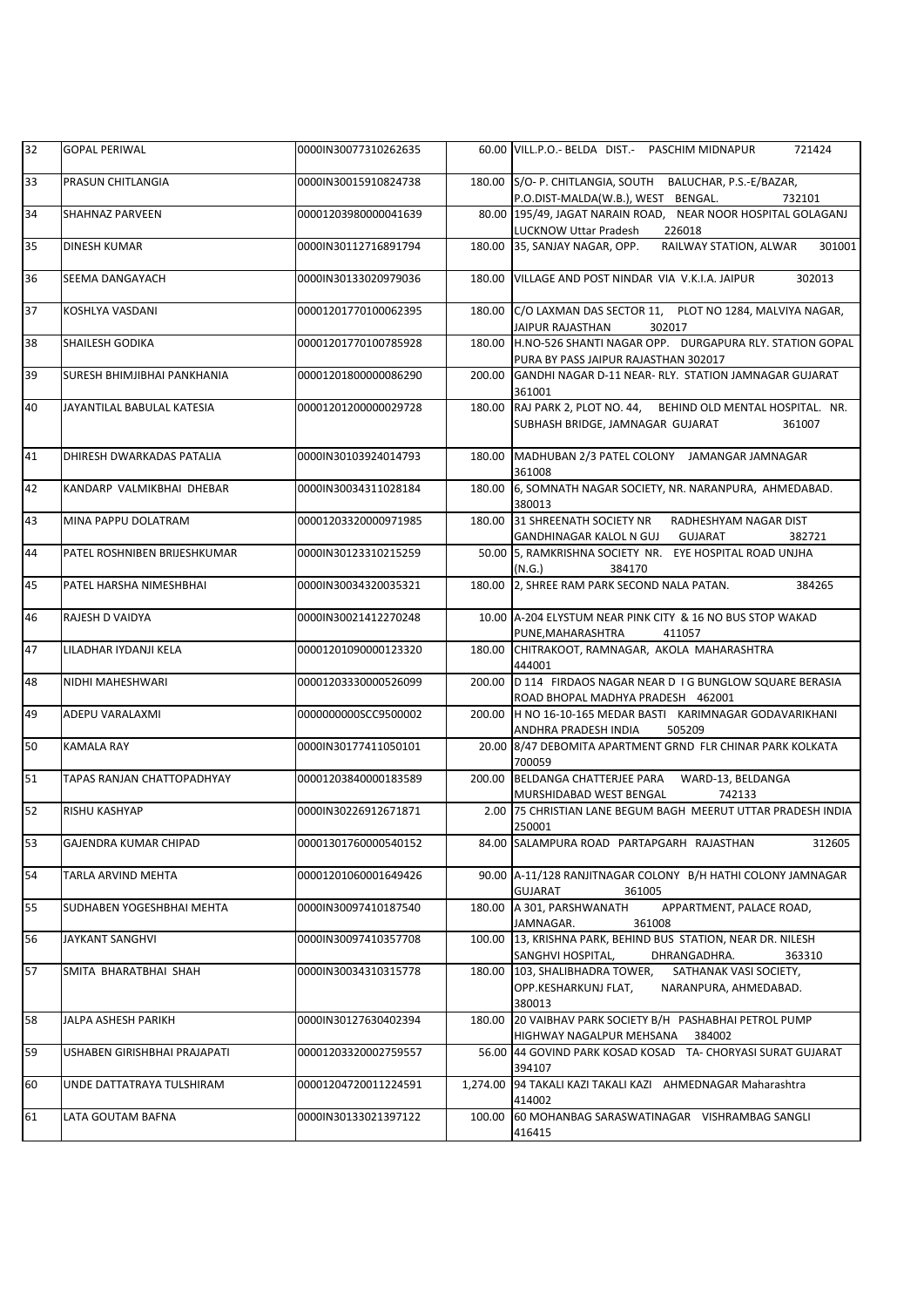| 62 | K JANARDHAN REDDY               | 0000IN30051317080112 |        | 180.00 PARAMTHMA DAARI NEAR<br>SIVALAYAM MADANAPALLE<br>CHITTOOR DIST MADANAPALLE ANDHRA PRADESH<br>517325   |
|----|---------------------------------|----------------------|--------|--------------------------------------------------------------------------------------------------------------|
| 63 | <b>KALYAN CHAUDHURI</b>         | 0000IN30210510329934 | 180.00 | 834/1, SARAT CHATTERJEE ROAD, HOWRAH, WEST BENGAL<br>711104                                                  |
| 64 | RAJNI BATHWAL                   | 00001201092600119310 |        | 180.00 INDIA TRADING COMPANY LAKE ROAD RANCHI JHARKHAND<br>834001                                            |
| 65 | KAVITHA LAKSHMI V N             | 0000IN30045014089537 |        | 3,624.00 NO 6 NR MOUNT SCNORIA SCHOOL LAGGERE EXTENSION GOVT<br>SCHOOL RD BANGALORE KARNATAKA<br>560086      |
| 66 | <b>MONIKA SHARMA</b>            | 0000IN30051311316976 |        | 56.00 103 KRISHAN KUNJ EXTN LAXMI NAGAR NEW DELHI<br>110092                                                  |
| 67 | <b>GEETA DEVI</b>               | 0000IN30088813919116 |        | 60.00 C/O SOBHRAJ RAJDEV 7/M/16 DABAULI RATAN LAL NAGAR<br>KANPUR<br>208022                                  |
| 68 | <b>VIREN BAKULBHAI MANEK</b>    | 00001201800000253361 |        | 180.00 JASH 8 NILKANTH NAGAR 2/D HARI NAGAR UNI ROAD OPP<br>PATEL KANYA CHHATRALAYA RAJKOT GUJARAT<br>360005 |
| 69 | DIPAK CHHOTALAL BHATT           | 00001201320000317494 |        | 180.00 C/O ARUNUDYOG, B-7 M P SHAH INDUSTRIAL ESTATE SARU<br>SECTION ROAD JAMNAGAR GUJARAT 361002            |
| 70 | <b>INDUBEN JATIN HARIA</b>      | 0000IN30103924249466 | 180.00 | NARESH KUNJ 50 DIGVIJAY PLOT ST JAMNAGAR JAMANGAR<br>361005                                                  |
| 71 | ANKITA H RAJYAGURU              | 0000IN30097411661792 |        | 70.00 M-6, 7085, LAKSHMINARAYAN FLAT, BEHIND GAYATRI NAGAR,<br>BHAVNAGAR<br>364001                           |
| 72 | DHAVAL H PRAJAPATI              | 00001201090004310925 |        | 180.00 39 A JAY ASHIRVAD SOCIETY NR BAJAJ SHOW ROOM HIGHWAY NR<br>NAGALPUR MEHSANA GUJRAT 384002             |
| 73 | PATEL SANJAYKUMAR KANJIBHAI     | 0000IN30127630327785 |        | 180.00 5 ANANDNAGAR SOCIETY OPP RADHANPUR JAKAT NAKA<br>MEHSANA MEHSANA<br>384002                            |
| 74 | PRAVIN K BHAPKAR                | 00001201060100209217 |        | 20.00 FLAT NO 13 INDRAPRASTHA APARTMANT PAWANSUT NAGAR<br>NAGPUR NAGPUR MAHARASHTRA 440009                   |
| 75 | MEERA MANOJ TIWARI              | 00001303580000061446 |        | 6.00 GORAKSHAN ROAD NEAR LAXMI KIRANA SHOP KIRTI NAGAR<br>AKOLA Maharashtra<br>444001                        |
| 76 | NITISHA JHAWAR                  | 0000IN30198310656448 |        | 40.00 229, BAJRANG NAGAR, INDORE (M.P.)<br>452001                                                            |
| 77 | <b>MANJIRI VAIDYA CHOUDHARI</b> | 0000IN30286310058787 |        | 20.00 Q NO B-26 SECTOR-2 VITTAL NAGAR GODAVARIKHANI<br>KARIMNAGAR (DIST)<br>505214                           |
| 78 | KRUPALAKSHMI                    | 0000IN30023915160623 |        | 10.00 BILIKERE HOBALI HUNSUR TALUK BILIKERE HUNSUR MYSORE<br>571103                                          |
| 79 | S SWAMINATHAN                   | 0000IN30039413539414 |        | 30.00 5/625-B KAMBAR STREET SALEM 636005                                                                     |
| 80 | <b>SUKOMAL DASH</b>             | 0000IN30051313716712 |        | 200.00 COLLEGE ROAD BARGARH ORISSA 768028                                                                    |
| 81 | <b>SUPTA CHOWDHURY</b>          | 0000IN30226913170921 |        | 64.00 SUBHASHNAGAR SILCHAR 4<br>SILCHAR ASSAM INDIA<br>788004                                                |
| 82 | REKHA JAJOO                     | 00001201770100688704 |        | 180.00 28 JAL KI GALI WARD NO 9 TH FULERA DIST JAIPUR FULERA<br><b>RAJASTHAN</b><br>303604                   |
| 83 | <b>CHANDRA PRAKASH SOMANI</b>   | 0000IN30383310197559 |        | 100.00 SOMANIYO KA MOHALLA WARD NO 17 GANGAPUR BHILWARA<br>RAJASTHAN GANGAPUR<br>311801                      |
| 84 | <b>MAHESH BALANI</b>            | 00001201210100222506 |        | 180.00 3 KA-26 PAWAN PURI BIKANER RAJ<br>334003                                                              |
| 85 | HITESHKUMAR BECHARBHAI KUNDARIA | 00001201800000278678 |        | 50.00 C/O JYOTI PAN LIMDA CHOWK JAMJODHPUR GUJARAT<br>360530                                                 |
| 86 | MANOJ RAMNIKLAL DOSHI           | 0000IN30097411185261 | 180.00 | VIRORA BUILDING, RANJIEET BAUG, NR. PANCHVATI SOCIETY,<br>JAMNAGAR.<br>361002                                |
| 87 | <b>VIPUL MUKUNDRAI YAGNIK</b>   | 00001301990000387865 |        | 2.00 54-DIGVIJAY PLOT IN VISHRAM VADI JAMNAGAR GUJARAT<br>361005                                             |
| 88 | <b>MUKESH GUPTA</b>             | 0000IN30021415013121 | 400.00 | LAXMI HARINARAYAN PLOT NO 288 2 B ADIPUR GUJARAT<br>370205                                                   |
| 89 | <b>CHANDRIKA B RATHOD</b>       | 00001201320001291375 | 180.00 | F/2 UDAY SOC OPP RLY STN  VEJALPUR AHMEDABAD GUJARAT<br>380051                                               |
| 90 | MANGESH M DESHMUKH              | 00001204720010840225 |        | 20.00 A 56 D ONGC COLONY ANKLESHWAR ANKLESHWAR GUJARAT<br>393010                                             |
| 91 | AKINKUMAR A PATEL               | 00001204890000086767 |        | 4.00 AT PO KAVITHA TAL MAHUVA<br>SURAT SURAT GUJARAT<br>394350                                               |
| 92 | PARIKSHIT SUBHASH PHATAK        | 00001203600000676422 |        | 90.00 137 SHUKRAWAR PETH SHINDE ALI NR KELKAR MUSIAM PUNE<br>MAHARASHTRA<br>411002                           |
| 93 | <b>SHAKUN BHATTAD</b>           | 0000IN30133018811102 |        | 2.00 33 RACHNA NAGAR GOVINDPURA BHOPAL MP<br>462023                                                          |
| 94 | DIPA MUNDRA                     | 0000IN30232411052272 |        | 20.00 C/O KHUSBOO RAMBHA GANJAM 761028                                                                       |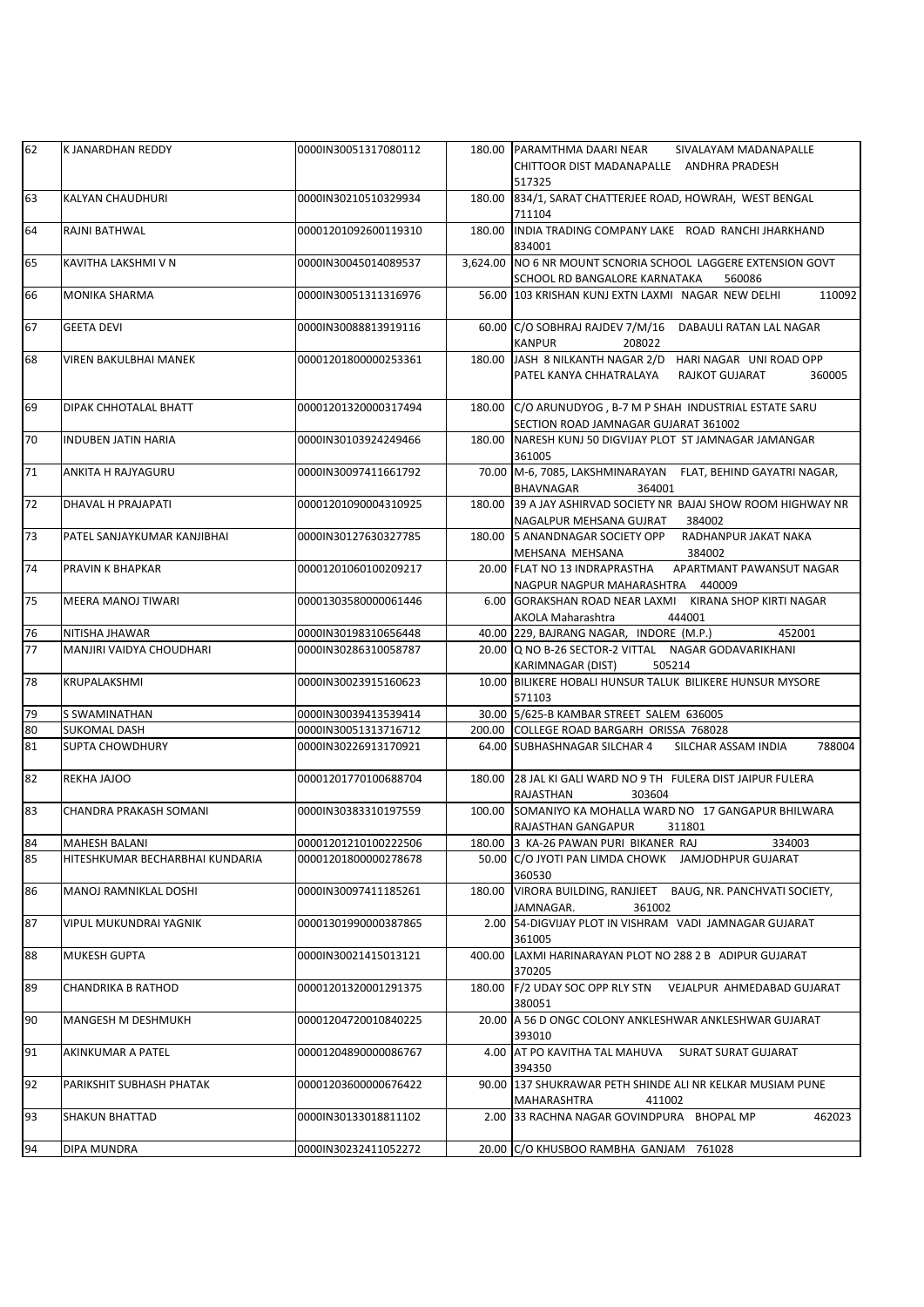| 95  | SUSHIL SINGH PANWAR               | 00001202290000428030 |          | 180.00 6 B / 2 GALI NO - 22 SADH NAGAR PART - II DELHI DELHI 110045                                      |
|-----|-----------------------------------|----------------------|----------|----------------------------------------------------------------------------------------------------------|
| 96  | <b>SHAM LAL THAKUR</b>            | 0000IN30112716835093 |          | 100.00 H NO 153 SHIV VIHAR JANIPUR COLONY JAMMU<br>180001                                                |
| 97  | ANJU GUPTA                        | 00001203000000267651 |          | 40.00 40 SWAMI GHAT, (63 CHURIWALI GALI), MATHURA UTTAR<br>PRADESH 281001                                |
| 98  | ROUNAK KARNAWAT                   | 00001201770100549898 |          | 180.00 1402 PARTANIYO KA RASTA JOHARI BAZAR JAIPUR<br>RAJASTHAN<br>302003                                |
| 99  | <b>SUMIT DAGA</b>                 | 0000IN30112715446587 |          | 180.00 DAGA AND COMPANY CHARTERED ACCOUNTANTS GANGASHAHAR<br>ROAD BIKANER - RAJASTHAN<br>334001          |
| 100 | AASKARAN & SONS HUF               | 00001201210100217025 |          | 120.00 A-51, SHASTRI NAGAR JODHPUR RAJ.<br>342003                                                        |
| 101 | RACHHADIYA DILIPKUMAR VALLABHBHAI | 0000IN30177417909999 |          | 180.00 BHAVYA HARIDWAR PLOT NO 02 OPP SAGAR HALL BLOCK NO.70 A<br>RAJKOT<br>360001                       |
| 102 | RAJKUMAR G. BALVANI               | 0000IN30097410318913 |          | 20.00 HARI OM, BALANI NIVAS,<br>HANSRAJNAGAR MAIN ROAD, NEAR<br>SAGAR APPARTMENT, RAJKOT. 360005         |
| 103 | SEJALBEN DINESHBHAI MEHTA         | 0000IN30097410862549 |          | 180.00 PLOT NO. 1852/AB-2, NR. GOPAL NURSING HOME, ATABHAI ROAD,<br>BHAVNAGAR.<br>364001                 |
| 104 | SHIRIN ASGARALI KAPASI            | 0000IN30097411573831 |          | 180.00 NEW BAZAR, TALAJA<br>364140                                                                       |
| 105 | DHANVANTRAI J SHUKLA              | 0000IN30127630360795 |          | 180.00 22 AAKRUTI SOCIETY NEAR VIVEKANAND FLATS SATELLITE<br>ROAD JODHPUR CHAR RASTA AHMEDABAD<br>380015 |
| 106 | PATEL SUREKHABEN VISHNUBHAI       | 0000IN30123310306219 |          | 180.00 UDAYA NAGAR B/S. SWAMINARAYAN SOCIETY AT - TA - UNJHA DIST<br>MEHSANA (N.G.)<br>384170            |
| 107 | RAVIKUMAR HARIPRASAD PATEL        | 00001202770000445711 |          | 20.00 54 FATEBAG PALACE LUNAWADA GUJARAT<br>389230                                                       |
| 108 | NIMISHKUMAR VINODCHANDRA SHAH     | 0000IN30075710496340 |          | 180.00 11 GANGOTRI SOCIETY PRATIKSHA OLD PADRA NR TAGORE NAGAR<br>BARODA<br>390015                       |
| 109 | SAVITA ANIL AHUJA                 | 00001204970000001659 |          | 180.00 10/11, SANGAM, OPP.CINEMAX, LOKHANDWALA LINK ROAD,<br>OSHIWARA, MUMBAI MAHARSHTRA 400102          |
| 110 | SHANKARRAO BAJIRAO BHALERAO       | 0000IN30023911552746 |          | 30.00 AT POST VADNER (BHAIRAV) TAL . CHANDWAD DIST. NASIK<br>423111                                      |
| 111 | <b>ASHOK KUMAR</b>                | 0000IN30023930037054 |          | 100.00 1641/1SHANKAR NIVASA FIRST CROSS NORTHEN EXTENSION<br>HASSAN POST HASSAN KARNATAKA 573201         |
| 112 | V SENTHIL KUMAR                   | 00001204470001448814 |          | 20.00 NO 7 ELLAIYA ST KUMBAKONAM TAMILN ADU<br>612001                                                    |
| 113 | SINDHU HARILAL                    | 0000IN30023912106319 |          | 170.00 KUNNATHU HOUSE<br>PALLARIMANGALAM PO<br>MAVELIKARA<br>690107                                      |
| 114 | SAMARENDRA NATH RAY               | 0000IN30177411049643 |          | 20.00 8/7 DEBOMITA APARTMENT GROUND FLOOR CHINAR PARK SOUTH<br>KOLKATA<br>700059                         |
| 115 | AMIT KUMAR BHUTIA                 | 00001203450000252811 |          | 180.00 JC1/2 ASYANAGAR 2ND FLOOR KOLKATA W.B<br>700059                                                   |
| 116 | <b>MANOJ KUMAR GUPTA</b>          | 00001201092600335271 |          | 180.00 DUKHI SAH ROAD JHOUSAGARHI DEOGHAR JHARKHAND<br>814112                                            |
| 117 | <b>SNEH SINGAL</b>                | 0000IN30011810259065 |          | 490.00 5/5804 DEV NAGAR NEW DELHI 110005                                                                 |
| 118 | <b>SUNIL BEDI</b>                 | 0000IN30056410003248 |          | 180.00 W-24 GREATER KALISH- I NEW DELHI<br>110048                                                        |
| 119 | KARAN BEDI                        | 0000IN30056410016637 |          | 180.00 W-24, GREATER KAILASH-I, NEW DELHI<br>110048                                                      |
| 120 | SUMITRA DEVI GARG                 | 0000IN30114310870647 |          | 80.00 299-C MODEL TOWN MANDI<br>ADAMPUR HISSAR HARYANA<br>125052                                         |
| 121 | FAQUIR CHAND MAHESHWARI           | 0000IN30226910790277 |          | 50.00 H NO-1240/3, CHOWK DARZIAN, AMBALA CITY, HARYANA<br>134002                                         |
| 122 | RAJNI GOEL                        | 00001202990005440551 |          | 20.00 425/2 JOURIAN BHATTIAN<br>147001<br>PATIALA PUNJAB                                                 |
| 123 | PANKAJ SINGH                      | 00001204720009984583 |          | 120.00 215 UTSAV MAHANAGAR PART 2 PILIBHIT BYE PASS BAREILLY<br>UTTAR PRADESH<br>243001                  |
| 124 | YOGESH PRAKASH                    | 0000IN30021412705140 | 1,200.00 | Y P MEDICINE RETI MOHALLA DINDAPURA MORADABAD<br>244001                                                  |
| 125 | ABHISHEK MAHESHWARI               | 00001301760000104424 |          | 180.00 D-41, BASANT VIHAR, .<br>BHILWARA RAJASTHAN<br>311001                                             |
| 126 | <b>GAJA NAND GUPTA</b>            | 0000IN30177416377070 | 200.00   | CAMPUS QUATER CHC SALUMBER UDAIPUR<br>313027                                                             |
| 127 | RUPENDRA SINGH BHATI              | 0000IN30023913284945 |          | 200.00 KARNI NAGAR GANDHI COLONY C/123 NAGNECHJI ROAD BIKANER<br>334001                                  |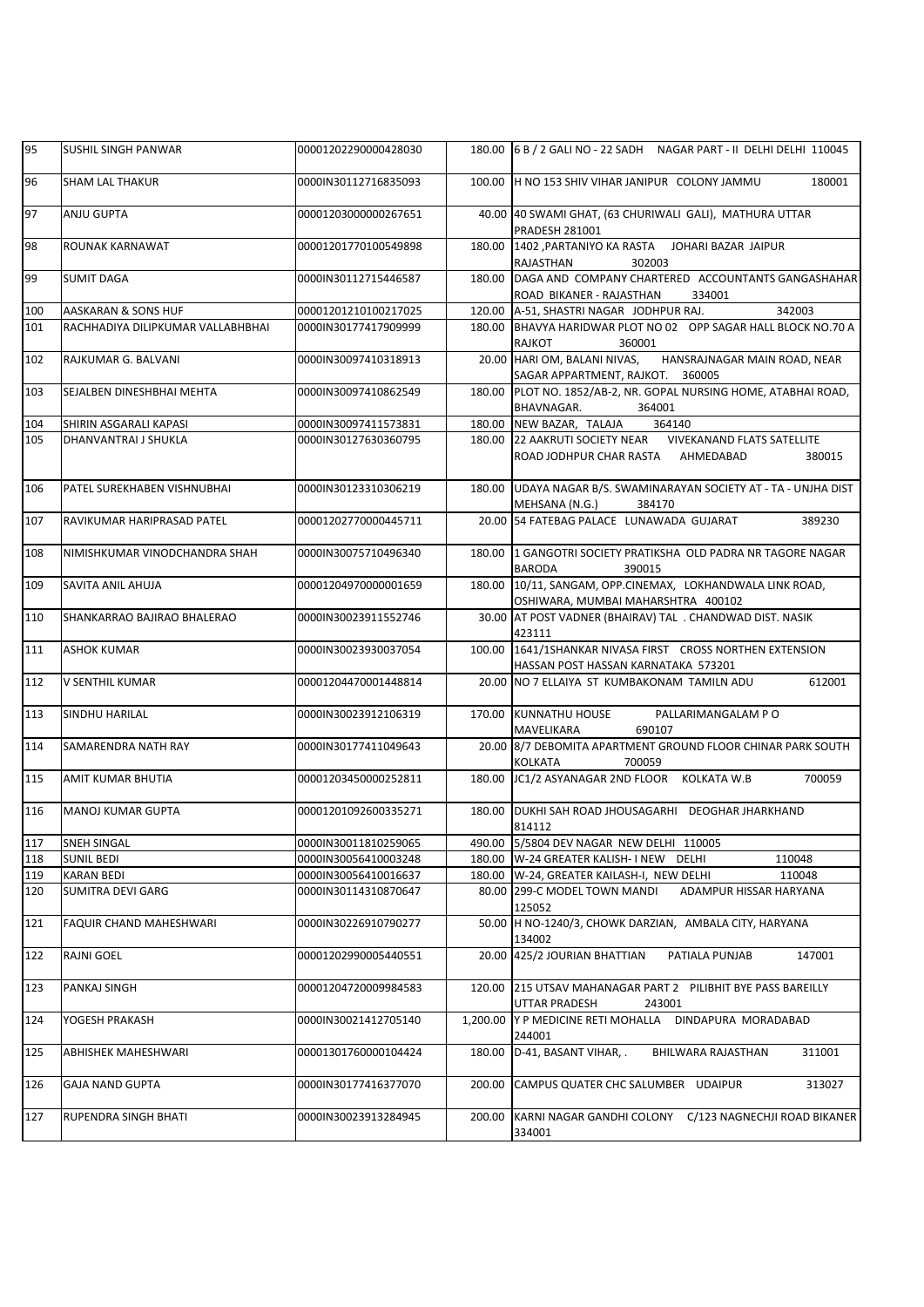| 128 | ATUL MAKANLAL SHAH            | 0000IN30097410447543 |        | 180.00 MAHALAXMI CHOWK, NR. LADI'S SCHOOL, NAGAR DELI,<br>JAMNAGAR, 361001                                     |
|-----|-------------------------------|----------------------|--------|----------------------------------------------------------------------------------------------------------------|
| 129 | PATEL AMBALAL HIRDAS          | 0000IN30123310135566 |        | 180.00 6, SOMNATH NAGAR SOCIETY CAMP ROAD SHAHIBAUG, ASARWA                                                    |
|     |                               |                      |        | AHMEDABAD<br>380004                                                                                            |
| 130 | PATEL RAKESHBHAI CHATURBHAI   | 0000IN30148510125596 |        | 180.00 1, ISHAN PARK NR PRABHU PARK OPP A M GARDEN NARODA<br>AHMEDABAD<br>382330                               |
| 131 | ROHINI UMESHBHAI PATEL        | 00001203320006523471 | 158.00 | 60 GANGOTRI TENAMENTS B/S  GOPINATH BUNGLOWS OPP DIPAK                                                         |
|     |                               |                      |        | SCHOOL NICOL AHMEDABAD<br>GUJARAT<br>382415                                                                    |
| 132 | <b>MODI URVI</b>              | 0000IN30034320044709 |        | 180.00 THREE GATE GHEEKANTA OPP. UNION BANK PATAN - (N.G.)<br>384265                                           |
| 133 | RAJESH R CHAUDHARI            | 0000IN30177416603963 |        | 18.00 A3/306 RAKSHAK NAGAR GOLD KHARADI PUNE<br>411014                                                         |
| 134 | <b>JYOTI KUMAR</b>            | 00001203150000201821 |        | 8.00 FLAT NO 105 MANBHUM SUMUKHA APTS INDIAN AIRLINES<br>COLONY ST 3 BEGUMPET SECUNDERABAD TELANGANA<br>500016 |
| 135 | <b>SYED MUKRAM</b>            | 0000IN30051318445770 |        | 2.00 APPAYYARAJUPETA V & P<br>PULLAMPET M MASJID STREET<br>RAJAMPET ANDHRA PRADESH INDIA 516107                |
| 136 | FAISAL BAVA KOZHIKKATTIL.     | 00001205730000271237 |        | 360.00 PO BOX 6442 UAE DUBAI<br>6442                                                                           |
| 137 | JITENDER KUMAR                | 0000IN30133018286798 |        | 200.00 B 63B VIJAY NAGAR NEW DELHI 110009                                                                      |
| 138 | PUSHPA DEVI                   | 00001201090006421785 |        | 180.00 81, RAV RAJAJI KA KHURRA, SURAJPOL BAZAR, CHOKDI                                                        |
|     |                               |                      |        | 302003<br>TOPKHANA HAJURI JAIPUR<br>RAJASTHAN                                                                  |
| 139 | ASHINI HEMAL SHAH             | 0000IN30223610580616 |        | 70.00   11/A SANYOJAN NAGAR SOC AMBAWADI AHMEDABAD<br>380015                                                   |
| 140 | KALPESH SHANKARBHAI PATEL     | 0000IN30034310384392 |        | 80.00 10, PRABHU PARK SOCIETY, OPP DEVI MULTIPLEX BETHAK NARODA<br>AHMEDABAD<br>382330                         |
| 141 | NIKHIL KANTILAL GUTKA         | 00001304140003201864 |        | 2.00 R NO 6 AND 8 2ND FLOOR<br>KISSORE KUNJ N S MONKEY KAR<br>MARG OPP CLI SION MUMBAI MAHARASHTRA<br>400022   |
| 142 | CHETAN VASANT DEDHIA          | 0000IN30061010828596 |        | 180.00 48/002 FAM CHS SECTOR 11 KOPER KHAIRANE<br>400709                                                       |
| 143 | S JYOTHI.                     | 00001201090003477435 |        | 6.00 H NO 17-59/8 RAM NAGAR<br>COLONY, ALWAL SECUNDERABAD<br>ANDHRA PRADESH<br>500010                          |
| 144 | SUDHINDRA NARASIMHAMURTHY     | 0000IN30192630537765 |        | 40.00 NO 2 4TH MAIN 9TH CROSS R C AGRAHAR CHAMARAJ PET<br>BANGALORE<br>560018                                  |
| 145 | SIDDALINGAPPA SHANTAPPA BHUMA | 00001202890001126578 |        | 146.00 CTS 3307 VAKKALAGERI ONI BHUMA BUILDING GADAG<br>KARNATAKA<br>582101                                    |
| 146 | AHMED ALI ABBAS AMMARJI       | 0000IN30021424202141 |        | 70.00 BUILG-13,3 FLR-F-12, TAKEEF SALMIYA KUWAIT CITY 13005<br>KUWAIT, KUWAIT<br>999999                        |
| 147 | MALINI AGARWAL                | 00001201770100069143 |        | 180.00 C/O SANJAY AGARWAL U-3, JDA FLATS, SETHI COLONY, JAIPUR<br>RAJASTHAN                                    |
| 148 | GAURAV BAMMI.                 | 00001201090006294033 |        | 40.00 H.NO-B-116 GROUND FLOOR ASHOK VIHAR PHASE-1 DELHI DELHI<br>110052                                        |
| 149 | RITIKA                        | 0000IN30051320706174 |        | 88.00   47 SECOND FLOOR SOUTH CITY 2 GURGAON HARYANA<br>122018                                                 |
| 150 | MAANYA JAIN                   | 0000IN30310810088026 | 180.00 | HOUSE NO. 655 POLICE LINE AREA HISAR HARYANA<br>125001                                                         |
| 151 | NIKITA GOYAL                  | 0000IN30011811360850 |        | 180.00 38/51 MOTIKUNJ LOHAMANDI AGRA 282002                                                                    |
| 152 | MAINA DEVI MALPANI            | 00001201370000195782 |        | 180.00 BEHIND MAHAMANDIR RAILWAY STATION JODHPUR RAJASTHAN<br>342001                                           |
| 153 | CHITTARANJAN RATH             | 0000IN30154915265778 | 180.00 | A/703 HPCL OFFICERS APPT G N BLOCK PLOT NO R8 R9 BANDRA<br><b>EAST MUMBAI</b><br>400051                        |
| 154 | C JAYASREE                    | 0000IN30039418985652 |        | 14.00 H NO 1-9-709 ROAD NO 3 BEHIND HOTEL NEBRASKA ADIKMET<br>HYDERABAD<br>500044                              |
| 155 | AMIT MANTHANWAR               | 00001204720000047391 |        | 30.00 STATE BANK OF MYSORE HEAD OFFICE, IT S D, K.G.ROAD<br><b>BANGALORE KARNATAKA</b><br>560009               |
| 156 | DINAKARA GUPTHA P             | 0000IN30113526706909 |        | 180.00   NO 15 60 FEET ROAD J C NAGAR KURUBARA HALLI BANGALORE<br>560086                                       |
| 157 | V C SUMATHI SUDHAKARAN        | 0000IN30163741213045 |        | 78.00 PLOT 3056 FLAT H VIGNESH<br>ENCLAVE 13TH MAIN ROAD Z<br>BLOCK ANNANAGAR CHENNAI<br>600040                |
| 158 | PARMANAND JANIMAL JAGWANI     | 0000IN30177416744692 |        | 180.00 38 JARIPATAKA VASTI NAGPUR 440014                                                                       |
| 159 | POONAM SAIWAL                 | 00001203660000081288 |        | 30.00 C-55 MUKESH COLONY 22 GODAM JAIPUR RAJASTHAN<br>302006                                                   |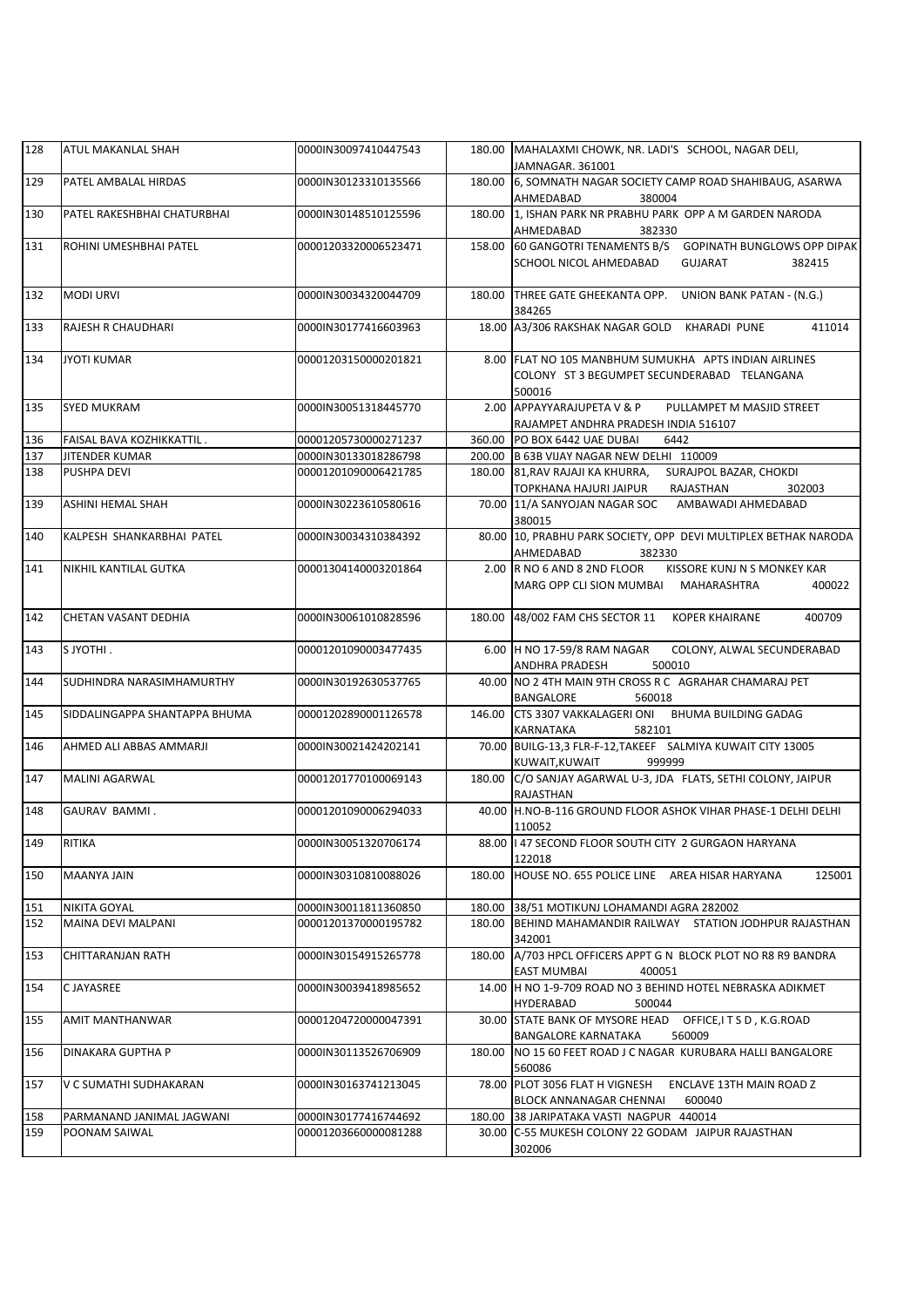| 160 | YATRIK THAKKAR               | 0000IN30034310609203 |        | 80.00 A-44, NAMRATA TENAMENTS, NR. PARAS NAGAR BUS STOP, VATVA<br>ROAD, ISANPUR, AHMEDABAD. 382443                                 |
|-----|------------------------------|----------------------|--------|------------------------------------------------------------------------------------------------------------------------------------|
| 161 | HARI SHANKAR GHIYA           | 00001201770100423547 | 180.00 | JHOTWARA JAIPUR RAJASTHAN 3<br>35, VAISHNO DEVI NAGAR                                                                              |
|     |                              |                      |        |                                                                                                                                    |
| 162 | SABIHA ASAD                  | 00001203350002124308 |        | 300.00 H NO 19 DUN PALM CITY<br>DEHRADUN DEHRADUN<br>UTTARAKHAND 248001                                                            |
| 163 | LAKHANI DHARABEN S           | 0000IN30220111522196 |        | 80.00 PLOT NO. 543 ARDESH SOCIETY VIJAYRAJ NAGAR BHAVNAGAR<br>364003                                                               |
| 164 | SHONI G GEORGE               | 0000IN30023913705118 |        | 20.00 VEREELATHU JYOTHIS THAMMANAM THAMMANAM PO<br>ERNAKULAM<br>682032                                                             |
| 165 | PRIYANKA SETHIA              | 00001206850000127127 | 180.00 | BLOCK-G, FLAT NO. 301<br>493/B/18 G T ROAD SOUTH,<br><b>VIKRAM</b><br>VIHAR HOWRAH WEST BENGAL<br>711102                           |
| 166 | JEETENDRA KUMAR JHA          | 0000IN30218910026263 |        | 50.00 DHIRACHAK BANGALITOLA<br>ANISABAD PATNA<br>800002                                                                            |
| 167 | <b>K V SIREESHA</b>          | 0000IN30039418603590 |        | 20.00 PLOT NO 1 AND 2 GROUND FLOOR THOLKAPIAR STREET<br>THIRUVALLUVAR NAGAR ROAD OLD KATPADI VELLURE<br>632007                     |
| 168 | RAGHUVIR SARAN               | 0000IN30257410007790 | 200.00 | RZ - 519 B - 2 RAJ NAGAR - 1 PALAM COLONY NEW DELHI<br>110045                                                                      |
| 169 | RAM NIWAS KHANDELWAL         | 0000IN30011810984146 |        | 20.00 WZ 12 A SECOND FLOOR GALI NO 1 SHIV NAGAR JAIL ROAD NEW<br><b>DELHI</b><br>110058                                            |
| 170 | TANUSREE CHAKRABORTY         | 0000IN30048427276322 | 200.00 | P O BOX 341 SHARJAH UAE . SHARJAH SHARJAH<br>111111                                                                                |
| 171 | <b>NEELAM SHARMA</b>         | 0000IN30020610902202 |        | 40.00 H NO - 18 HEAD POST OFFICE ROAD KACHI CHAWNI JAMMU<br>JAMMU AND KASHMIR<br>180001                                            |
| 172 | <b>SHYAM GUPTA</b>           | 00001202920000051318 |        | 18.00 UL-10, AMBER TOWER, 1ST FLOOR, S.C. ROAD, JAIPUR<br>RAJASTHAN<br>302001                                                      |
| 173 | ANNU KUMAR PHOPHLIA          | 0000IN30116030241695 | 180.00 | 2072 BARAH GANGOUR KA RASTA JOHARI BAZAR JAIPUR<br>302003                                                                          |
| 174 | <b>USHA KHATORE</b>          | 00001201410100013427 | 180.00 | KHATORO KA MOHALA WARD NO.12 CHOMU RAJASTHAN<br>303702                                                                             |
| 175 | PRIYEN PANKAJBHAI SHAH       | 0000IN30246110125470 |        | 180.00 105/ A, SAMASTA BRAMSTRIYA SOCI NR DUTTA SOCI, NR<br>380007<br>RAMJIMANDIR BHATTA, PALDI AHMEDABAD                          |
| 176 | VIDYADHAR DHANAJI CHAVAN     | 00001202470000028251 |        | 2,000.00 PRATHAMESH RESIDENCY, B-FLAT NO 1301, 13TH FLR, NR.<br>BHAVANS COLLEGE, D.N. ROAD, ANDHERI-W MUMBAI<br>MAHARASHTRA 400058 |
| 177 | <b>MADHU BALA</b>            | 0000IN30273410025663 |        | 180.00 H.NO 3-4-376/3 2ND FLOOR BASANT COLONY LINGAMPALLY<br>KACHIGUDA HYDERABAD TELANGANA INDIA<br>500027                         |
| 178 | R KESHAVAN                   | 0000IN30051310571757 |        | 50.00 NO 680 RAMADEVALAYA STREET VENKTESHPURAM ARABIC<br>COLLEGE POST BANGALORE<br>560045                                          |
| 179 | <b>SUNIL KUMAR JAIN</b>      | 0000IN30294310024165 |        | 180.00 D-254 PRASHANT VIHAR DELHI 110085                                                                                           |
| 180 | SONIA BAJAJ (HUF)            | 00001201910100429241 |        | 180.00 HOUSE NO. 849 SECTOR - 28 FARIDABAD HARYANA<br>121008                                                                       |
| 181 | <b>BHISHMA BHARGAVA</b>      | 0000IN30210510690869 |        | 50.00 B-203, RAJENDRA MARG<br>BAPUNAGAR JAIPUR<br>302015                                                                           |
| 182 | SANGITA BHANDARI             | 00001201090000137629 | 180.00 | BANAVATO KA BAS CITY POLICE JODHPUR RAJASTHAN<br>342001                                                                            |
| 183 | JOSHI GAURANGBHAI PRAVINBHAI | 0000IN30034320074641 | 100.00 | NAGARWADO OPP.DOSHIWADO<br>PATAN - (N.G.)<br>384265                                                                                |
| 184 | TRUPTI S BAHETI              | 0000IN30047642506814 | 180.00 | 5/1 CHANDRALOK APT 976/A<br><b>GOKHALE NAGAR PUNE</b><br>411016                                                                    |
| 185 | SWATI RATHI                  | 0000IN30273410076769 | 100.00 | H NO 4-2-900 OPP. BUS STOP<br>RAMKOTE HYDERABAD TELANGANA<br><b>INDIA</b><br>500195                                                |
| 186 | SURYANARAYANA H S            | 0000IN30023913250750 |        | 8.00 M/S SAR PRO CONSULTING<br>ENGINEER, GROUND FLOOR, 69/1 /1<br>SHANKAR MUTT<br>ROAD, BASAVANAGUDI BANGALORE<br>560004           |
| 187 | H N SRIKANTA KUMAR           | 0000IN30047641523342 | 20.00  | C/O M N PRINTERS NO 17 1ST MAIN 8TH CROSS TENT ROAD<br>MAHALAKSHMI LAYOUT BANGALORE 560086                                         |
| 188 | <b>ANITA MITTAL</b>          | 00001207080000017122 | 200.00 | W/O ANIL MITTAL 6-T-12<br>JAWAHAR NAGAR SRI GANGANAGAR<br>RAJASTHAN<br>335001                                                      |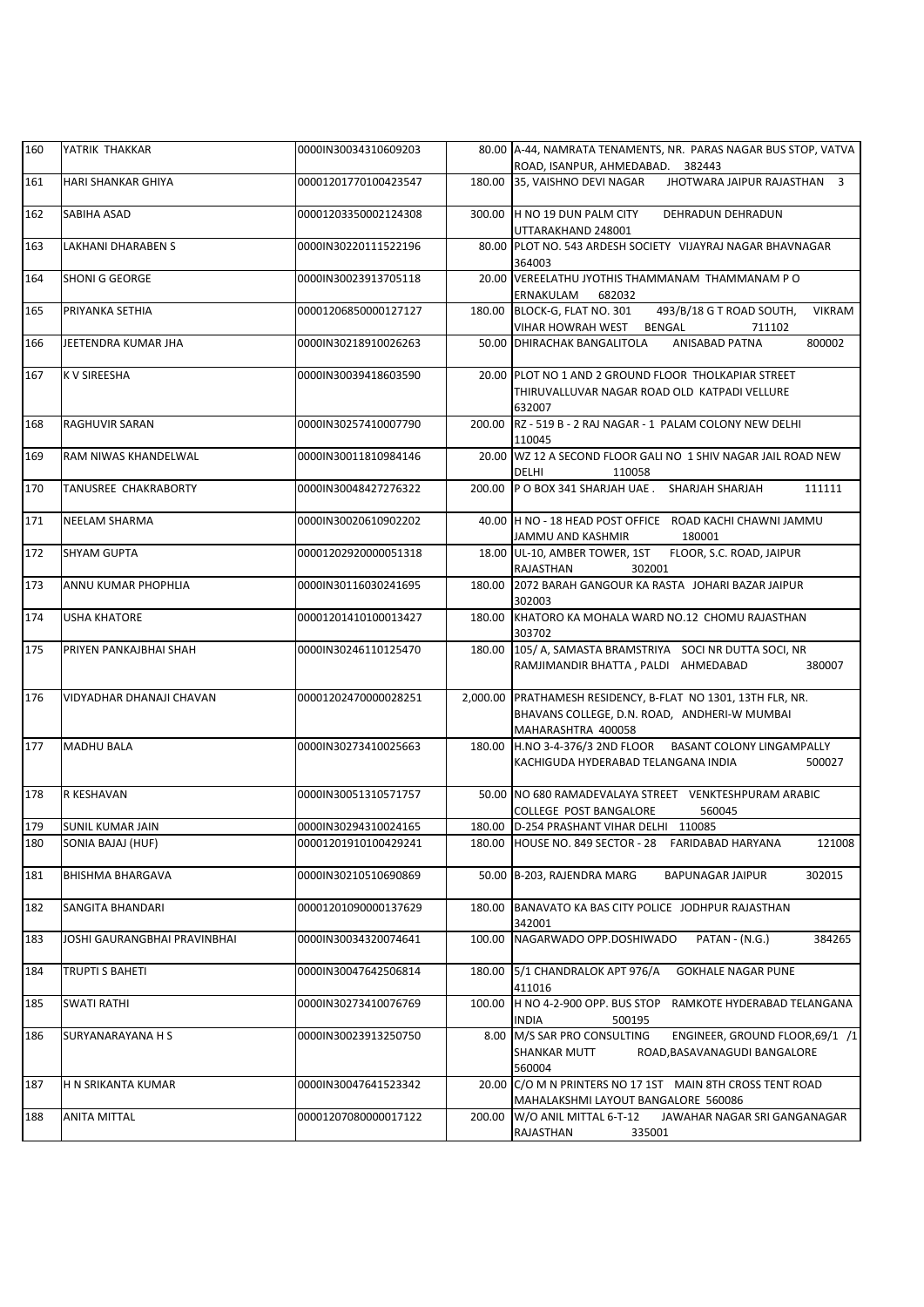| 189 | <b>GUNVANT J ZALDI</b>           | 0000IN30114310937825 |          | 180.00 335 P S BHAVAN NR SKSE SADAR BAZAR RAJKOT GUJARAT<br>360001                                                       |
|-----|----------------------------------|----------------------|----------|--------------------------------------------------------------------------------------------------------------------------|
| 190 | PARESH JITENDRA SHAH             | 0000IN30051310317570 |          | 90.00 6/B SARDAR PATEL CHAMBER VASANT CHOWK LAL DARWAJA,<br>BHADA AHMEDABAD<br>380001                                    |
| 191 | JAGDISH SHIVDAYAL (HUF)          | 00001202290000297591 |          | 180.00 3 BHIMANATH SOCIETY SHAHIBAG AHMEDABAD GUJARAT<br>380004                                                          |
| 192 | CHETHAN KUMAR H B                | 00001204720013505424 | 100.00   | BLOCK 728 CLEMENTI WEST STREET 2 05 378 SINGAPORE<br><b>SINGAPORE</b><br>400010                                          |
| 193 | G SWAMINATHAN.                   | 00001302790000182903 |          | 30.00 H NO 1-15/1 KHANAPUR VILLAGE RAJENDRANAGAR MANDAL<br>RANGAREDDY TELANGANA<br>500075                                |
| 194 | R MEENALOCHANI                   | 0000IN30051310607167 | 1,000.00 | 9A BALAGURU NATHAN CHETTY ST NATHAM DINDIGUL DIST TAMIL<br><b>NADU</b><br>624401                                         |
| 195 | KABITA DEB NATH                  | 0000IN30077310087990 |          | 80.00 C/O.- RANJAN DEBNATH FLAT.- C, 3RD FLOOR, CHATTERJEE INTER<br>21, KRISHNA NAGAR ROAD,<br>BARASAT KOLKATA<br>700126 |
| 196 | <b>GENUINE BUILDWELL PVT LTD</b> | 00001202060000844018 |          | 200.00 204 6/1191 NAIWALA KAROL BAGH NEW DELHI DELHI<br>110005                                                           |
| 197 | <b>DEEPA GROVER</b>              | 0000IN30039419468765 |          | 40.00 J -1 OPP NIRANKARI JEWELLERS KESHAV NAGAR NIMAISH CAMP<br>SAHARANPUR<br>247001                                     |
| 198 | RASHMI KHANDELWAL                | 00001201770100848367 |          | 180.00 36 VINOBA COLONY PANCH BATTI M.I. ROAD JAIPUR RAJASTHAN<br>302001                                                 |
| 199 | SHITAL SAPLE                     | 0000IN30075711106081 |          | 50.00 18 ANGAN APTS B/H LJ COLLEGE OF COMMERCE VASTRAPUR<br>380015<br>AHMEDABAD                                          |
| 200 | RATILAL B. MODH                  | 0000IN30034310006038 |          | 50.00 PROP. OF PARTH CONSULTANCY 58, ALKAPURI SOCIETY,<br>380061<br>GHATLODIA, AHMEDABAD                                 |
| 201 | LALITABEN VASANTLAL SHETH        | 00001201290000035799 | 300.00   | B-6, MEHTA APT, CHANDRALOK SOC PUNJABI LANE, L.T ROAD,<br>BORIVALI (WEST) MUMBAI<br>MAHARASHTRA<br>400092                |
| 202 | SREEJITH P K                     | 0000IN30023915360285 |          | 2.00 P K HOUSE NEAR VENGARA<br>RAILWAY GATE VENGARA PO<br>KANNUR<br>670305                                               |
| 203 | SARATH V RAJ                     | 0000IN30163741599037 |          | 20.00 KADUVINAL THIRUMULLAVARAM KOLLAM KERALA<br>691012                                                                  |
| 204 | HETAL RAJENDRABHAI SHAH          | 0000IN30132110586794 | 180.00   | 100 LAVANYA SOCIETY OPP<br>JIVRAJ MEHTA HOSPITAL PALDI<br>AHMEDABAD<br>380007                                            |
| 205 | <b>ASHOK BANSAL</b>              | 0000IN30096610158266 |          | 160.00 39- D BLOCK J D PITAM PURA DELHI<br>110034                                                                        |
| 206 | PRAMOD KUMAR JAIN                | 0000IN30116030310210 |          | 180.00 AASTHA HOSPITAL HOSPITAL ROAD MAKRANA DISTT- NAGAUR<br>(RAJ.) 341505                                              |
| 207 | MARGI ASHOKBHAI THAKRAR          | 00001301990000379856 |          | 40.00 7-MILPARA JALARAM JYOT<br><b>RAJKOT GUJARAT</b><br>360002                                                          |
| 208 | NIRANJANA M. PATEL               | 0000IN30148510082497 |          | 100.00 D-304, SAMRAJYA OPP. MANAV MANDIR MEMNAGAR<br>AHMEDABAD 380052                                                    |
| 209 | SHAILESH CHANDUBHAI PATEL        | 00001301670000009181 |          | 20.00 C/221 INKU COMPLEX OPP DEEP CHAMBERS MANJALPUR<br>VADODARA GUJARAT<br>390011                                       |
| 210 | NAVJEET KHATANA                  | 00001203600002069256 |          | 50.00 H NO E 30 SGM NAGAR BADKHAL FARIDABAD HARYANA<br>121001                                                            |
| 211 | VIMLA BAJAJ                      | 0000IN30177410839322 |          | 10.00 5/70 SECTOR 2 RAJINDER NAGAR SAHIBABAD GHAZIABAD<br>201005                                                         |
| 212 | <b>KRATIKA DHAMANI</b>           | 0000IN30177418972701 | 200.00   | 8 MANVA JI KA BAG MOTI DUNGRI ROAD JAWAHAR NAGAR JAIPUR<br>302004                                                        |
| 213 | VASANTLAL M SONCHHATRA           | 00001205660000033341 | 180.00   | SHRI HARI 7 RAGHUVIR PARA NEAR TRIKON BAUG RAJKOT<br><b>GUJARAT</b><br>360001                                            |
| 214 | VAGHADIA DILIP JAGDISHBHAI       | 0000IN30097411614109 |          | 80.00 A-9, HEMJIT APPARTMENT, 6, MILPARA, RAJKOT<br>360002                                                               |
| 215 | RASHMIBEN SHIRISHKUMAR PANDYA    | 0000IN30305210792751 |          | 50.00 C-101, ABHISHEK APPARTMENT OPP GANESH VIDHYALAY NAVA<br>VADAJ AHMEDABAD<br>380013                                  |
| 216 | RAMI VISHAL VINODBHAI            | 0000IN30148510555707 |          | AHMEDABAD<br>12.00 GHEEWALI CHALI ASARWA<br>380016                                                                       |
| 217 | PURVI NIRAV DANI                 | 0000IN30098210042234 | 180.00   | 801, SUMMIT-2, OPP, RELIANCE PETROL PUMP, VEJALPUR,<br>AHMEDABAD<br>380051                                               |
| 218 | ABHIJEET RAJAN VARTAK            | 00001201060002485004 |          | 66.00 S/ORAJAN VARTAKSAGARSHETROAD PETROLPUMPMEDICAL VASAI<br>THANE MAHARASHTRA<br>401207                                |
| 219 | JAYSHREE DEEPAKSINGH PARDESHI    | 0000IN30112716036122 |          | 10.00 17,18 TRIMURTI COMPLEX<br>TRIMURTI CHOWK JAWAHAR<br>COLONY AURANGABAD<br>431005                                    |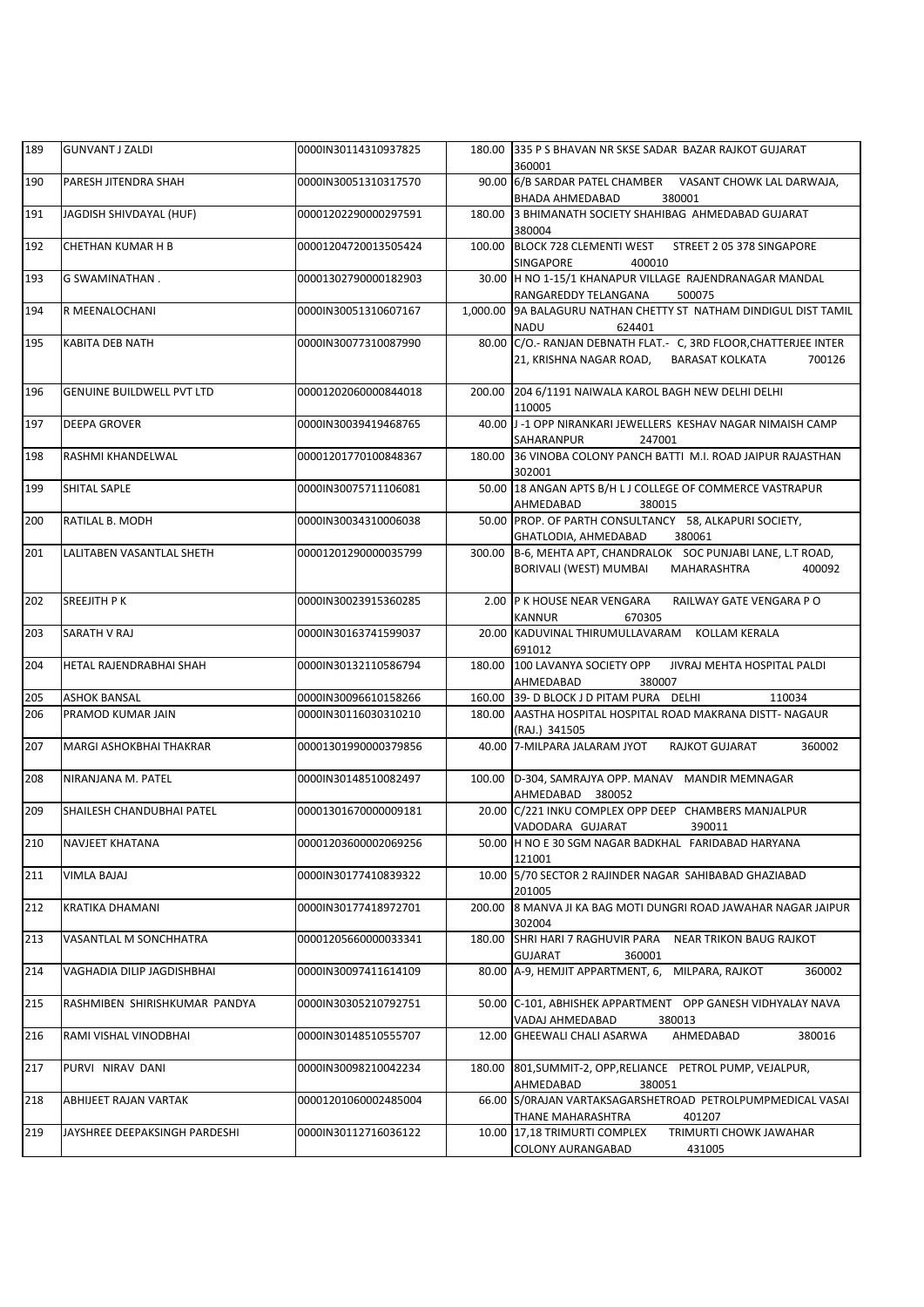| 220 | SARVESH SURESH AGRAWAL      | 0000IN30021411948121 |          | 40.00 AJANTA OFFSETS 2-19-3<br>KADRABAD ROAD JALANA<br>431203                                                      |
|-----|-----------------------------|----------------------|----------|--------------------------------------------------------------------------------------------------------------------|
| 221 | SAROJ NILESH SOMANI         | 00001203000000087811 |          | 400.00 14, GURUKRUPA VITHALBHAI ROAD, VILE PAREL (WEST),<br>400056<br>MUMBAI MAHARASHTRA                           |
| 222 | <b>BANDARI NAGALAXMI</b>    | 0000IN30061010388208 |          | 180.00 BLOCK NO A, FLAT NO 104, ASHOKA TOWERS NEAR BASAWA<br>GARDENS VINAYAK NAGAR NIZAMABAD<br>503001             |
| 223 | <b>MAMATA BHATTACHARYA</b>  | 0000IN30077310310416 |          | 4.00 402, DIAMOND TOWERS 2<br>BARBETIA VILLAGE BLOCK.- C DIST.-<br>PASCHIM MEDINIPORE 721301                       |
| 224 | <b>SUCHETA SHAH</b>         | 0000IN30096610385964 |          | 100.00 2057 TIRAHA KINARI BAZAR CHANDNI CHOWK DELHI<br>110006                                                      |
| 225 | <b>ANKIT GUPTA</b>          | 00001201910100808759 |          | 40.00 D-105 KAMLA NAGAR DELHI<br>DELHI<br>110007                                                                   |
| 226 | <b>AJAY RASTOGI</b>         | 0000IN30236510157090 |          | 20.00 H.NO.C-124, SHAKTI NAGAR EXTN. DELHI<br>110052                                                               |
| 227 | PRIYADARSHINI JAIN          | 0000IN30114311554456 |          | 180.00 C/O KAMAL CLOTH STORE NANAK CHOWK MERTACITY RAJASTHAN<br>341510                                             |
| 228 | <b>VIMAL PRAKASH JAIN</b>   | 0000IN30051321468339 |          | 180.00 12 RAJPATH APPARTMENT PATEL COLONY 6 JAMNAGAR<br>JAMNAGAR GUJARAT<br>361008                                 |
| 229 | <b>TEENA VISHAL SAMPAT</b>  | 00001203320001071741 |          | 160.00 B-407 SHUBH KAMNA MAHAVIR NAGAR DAHANUKARWADI<br>KANDIVALI (W) MUMBAI MAHARASHTRA<br>400067                 |
| 230 | PRAKASH MAHADEO JEKATE      | 00001204550000039925 |          | 40.00 A 2/101 VAKRATUND GAJANAN NGR NEAR SHIVAJI CHOWK VITAWA<br>KALWA THANE MAHARASHTRA<br>400605                 |
| 231 | SEKH MOZAFFAR RAHMAN        | 0000IN30051320532136 |          | 34.00 NAWABPUR NAWABPUR CHANDITALA NEAR BAITUL AMAN<br>MOSQUE HOOGHLY WEST BENGAL<br>712701                        |
| 232 | <b>GEETANJALI JAIN</b>      | 0000IN30020610911094 |          | 180.00 BT - 29 SHALIMAR BAGH DELHI 110088                                                                          |
| 233 | <b>LALIT KUMAR</b>          | 0000IN30039419278027 |          | 10.00 NO 30-C RBI STAFF QUARTER SHALIMAR BAGH NEW DELHI<br>110088                                                  |
| 234 | <b>ASHISH SHARMA</b>        | 00001204720012605297 |          | 40.00 SO NAROTTAM SHARMA SAMBELHERI SAHARANPUR RAMPUR<br>SAHARANPUR UTTAR PRADESH<br>247451                        |
| 235 | SUMAN KHANDELWAL            | 0000IN30116030463751 |          | 150.00 72 SHYAMPURI JHOTWARA JAIPUR (RAJ.)<br>302012                                                               |
| 236 | NIDHI TAK                   | 0000IN30611420074542 |          | 180.00 4, NEHRU PATH, FRIENDS COLONY KRISHNA NAGAR II, LAL KOTHI                                                   |
|     |                             |                      |          | NEAR NEW VIDHAN SABHA JAIPUR 302015                                                                                |
| 237 | <b>MUKESH PANDEY</b>        | 0000IN30177410891043 |          | 200.00 S/O C B PANDEY KIRTI STAMBHA KE PASS SHRI KISHNA BLOK<br>NAGAR PARISAD KE PASS WARD NO 40 BIKANER<br>334001 |
| 238 | MADHUSUDAN SARDA            | 0000IN30114310777624 |          | 2.00 14 / 16 OVALWADI VITHALWADI 2ND FLR KALBADEVI RD OP<br>INDIAN OVERSEAS BANK MUMBAI MAHARASHTRA<br>400002      |
| 239 | AKANKSHA ALREJA             | 00001203320009786963 |          | 60.00 NM 5 PHASE 2 SHREE GOLDEN CITY JAKTHERI HOSHANGABAD<br>ROAD BHOPAL BHOPAL MADHYA PRADESH<br>462026           |
| 240 | ALLAUDDIN BUDHWANI          | 0000IN30177418827413 |          | 10.00 5 8 39 404 HARMONY APT FATEH SULTAN LANE NEAR MEDWIN<br>500001<br>HOSPITAL ABIDS NAMPALLY<br>HYDERABAD       |
| 241 | <b>ANURADHA R ULLAL</b>     | 00001204720000143489 |          | 180.00 FLAT NO 13 PARESH APARTMENTS NO 93 4TH MAIN<br>MALLESHWARAM BANGALORE KARNATAKA<br>560003                   |
| 242 | <b>G VINOTHKUMAR</b>        | 0000IN30177418111475 |          | 40.00 NO 19A1 KARPAGANATHARKULAM THIRUVARUR THIRUVARUR<br>614703                                                   |
| 243 | MOTI LAL BHANSALI           | 0000IN30321210001971 | 200.00   | 152/6 SALKIA SCHOOL ROAD FLAT NO 102 HOWRAH<br>711101                                                              |
| 244 | HIMANSHU SEMWAL             | 0000IN30177417103523 |          | 12.00 FLAT NO 64 POCKET A/3 SECTOR 8 ROHINI DELHI<br>110085                                                        |
| 245 | <b>KAMAL BANSAL</b>         | 0000IN30096610354927 | 120.00   | 39- D JD- BLOCK PITAMPURA<br>DELHI<br>110084                                                                       |
| 246 | <b>KUNDAN MAL MALPANI</b>   | 0000IN30210510062370 | 180.00   | 26 SUDAMA NAGAR TONK ROAD OPP. GLASS FACTORY JAIPUR<br>302018                                                      |
| 247 | RAJKUMAR TILOKCHAND MOTWANI | 00001301520000060798 | 180.00   | 495/A, SARDARNAGAR<br>AHMEDABAD GUJARAT<br>382475                                                                  |
| 248 | <b>PUNEET SINGHAL</b>       | 0000IN30210510574524 | 1,600.00 | C-399, LAL PYAU K PASS, LAL BADI, PAREEK COLLEGE ROAD,<br>BANI<br>PARK JAIPUR<br>302016                            |
| 249 | <b>GHANSHYAM TAMBI</b>      | 0000IN30116030225370 | 180.00   | C-33 SIKAR HOUSE OUT SIDE OF CHANDPOLE JAIPUR<br>302016                                                            |
| 250 | RIJU PRAGYA JAIN            | 0000IN30177418912960 |          | 20.00 116 GYATRI NAGAR A MAHARANI FARM JAIPUR<br>302018                                                            |
| 251 | <b>ABDUL RASHEED</b>        | 0000IN30116030261811 | 180.00   | 31/68/7 VARUN PATH MANSAROVAR JAIPUR (RAJ.)<br>302020                                                              |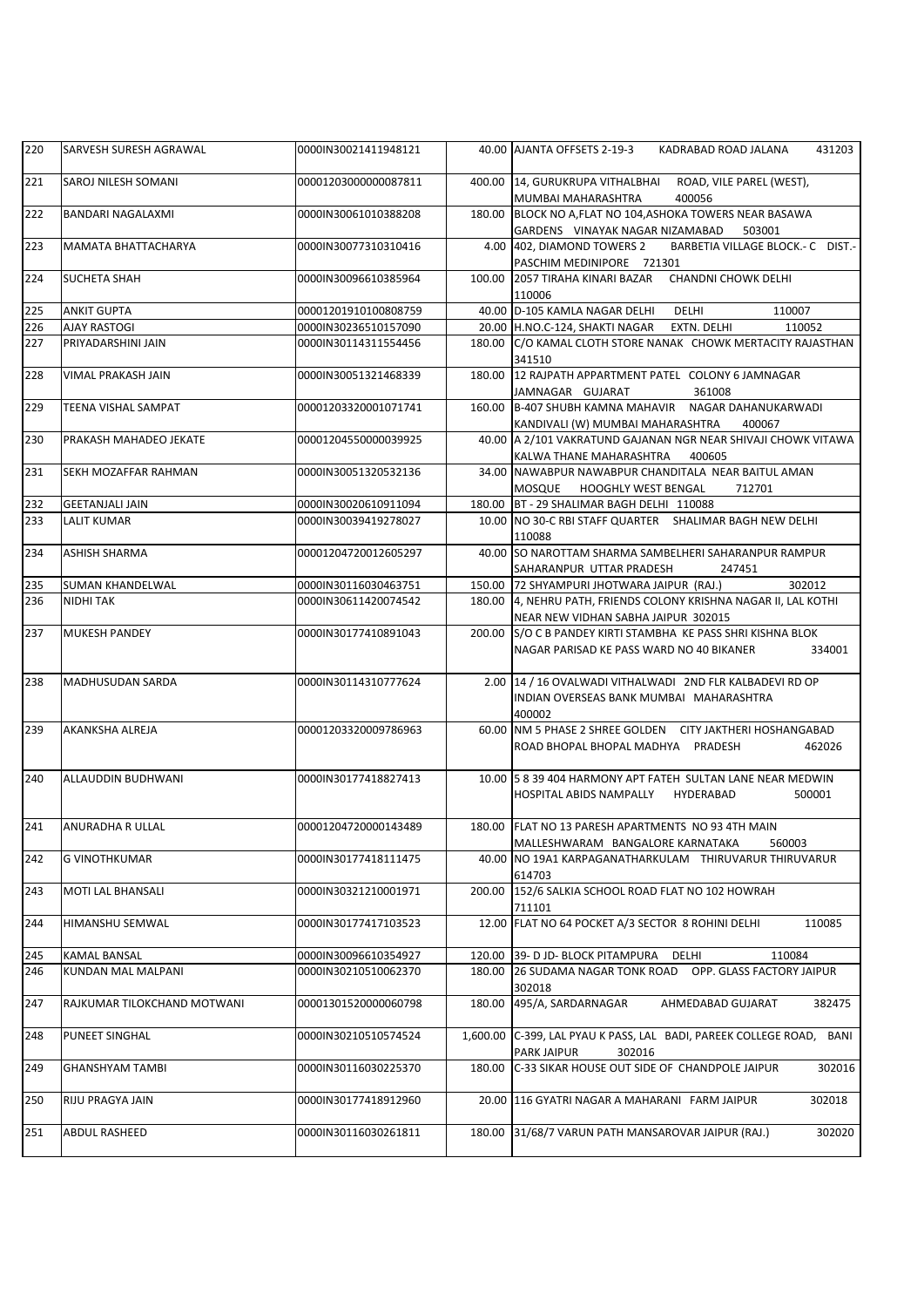| 252 | RADHIKA KHANDELWAL           | 0000IN30116030404202 |        | 180.00 76 MARUDHAR NAGAR DCM, AJMER ROAD JAIPUR<br>302024                                                                             |
|-----|------------------------------|----------------------|--------|---------------------------------------------------------------------------------------------------------------------------------------|
| 253 | DIPEN B. KANABAR             | 0000IN30097410737244 | 180.00 | JALARAM KRUPA, RAMVIHAR SOCIETY, NANA MOVA MAIN<br>ROAD, RAJKOT.<br>360002                                                            |
| 254 | MAGANBHAI R DARJI            | 00001206140000094773 |        | 180.00 A/11 SURYA COMPLEX STATUS OPP AMCO BANK GURUKUL ROAD<br>MEMNAGAR AHMEDABAD GUJARAT 380052                                      |
| 255 | ASEEM JAYENDRA BHAVSAR       | 0000IN30148510838183 | 180.00 | 15, BASANT BAHAR-II NEAR HOMEOPETHIC COLLEGE BOPAL<br>GHUMA ROAD, AMBLI AHMEDABAD (GUJARAT)<br>380058                                 |
| 256 | KAMLESH KISHOR ABICHANDANI   | 00001207010000021114 |        | 180.00 D/7, NAVDURGA SOCIETY,<br>SAIJPUR BOGHA PATIA,<br>AHMEDABAD GUJARAT<br>382345                                                  |
| 257 | <b>VITHALDAS K PATEL</b>     | 00001204720009574987 |        | 180.00 JAY YOGESHWAR SOCIETY SOCIETY NAGAR HIMATNAGAR<br>HIMATNAGAR GUJARAT<br>383001                                                 |
| 258 | NILIMA DALAL                 | 0000IN30018310980315 |        | 160.00 201-NEELDHARA FLATS, B/H TAKSHASHILA B/H BHULKA<br>BHAVAN, ANAND MAHAL ROAD ADAJAN SURAT<br>395009                             |
| 259 | <b>BHARATIBEN DESAI.</b>     | 00001201090005608838 |        | 80.00 25, JALARAM NAGAR, GRID ROAD, NAVSARI NAVSARI GUJARAT<br>396445                                                                 |
| 260 | NANKI P GURNANI              | 0000IN30115122025237 |        | 500.00 C 11 46 KARMAKSHETRA S S NAGAR KOLIWADA SION KOLIWADA<br>MUMBAI<br>400037                                                      |
| 261 | SUSHILKUMAR MAHATAM RAI      | 0000IN30177413919455 |        | 30.00 R NO 23/B SAI SHRADHA MANDAL PRATAP NAGAR BHANDUP WEST<br>400078<br>MUMBAI                                                      |
| 262 | <b>BHAUSAHEB B PINGALE</b>   | 0000IN30051321090480 |        | 20.00 AT POST BHAMBARDE TALUKA SHIRUR DIST PUNE PUNE<br>412209<br>MAHARASHTRA                                                         |
| 263 | VINEET KUMAR SHARMA          | 00001201330000414265 |        | 10.00 TALAB MARG NR VIVERANAND<br>SCHOOL CHOUBEY COLONY<br>492001<br>RAIPUR CHHATTISGARH                                              |
| 264 | <b>GOVIND RAM RATHI</b>      | 00001205140000079785 |        | 2.00 H.NO.3-4-247/2, STATION ROAD, KACHIGUDA, HYDERABAD ANDHRA<br>PRADESH<br>500027                                                   |
| 265 | NILAGIRI PRAVEENA            | 00001203320009340196 | 136.00 | HOUSE NUMBER 1-7-869/301 SRI KRISHNA RSDNY FLAT 301 B/H<br>NEW SCIENCE DEGREE CLGE HUNTER RD WARANGAL ANDHRA<br><b>PRADESH 506001</b> |
| 266 | ANIL KUMAR GUPTA             | 0000IN30011810324406 |        | 20.00 H NO 1/7690 A GALI NO 3 EAST GORAKH PARK SHAHDARA DELHI<br>110032                                                               |
| 267 | SURAJ BHAN                   | 00001203320004211504 | 180.00 | B-1469 NIMRI VILLAGE SHASHTRI NAGAR DELHI DELHI<br>110052                                                                             |
| 268 | PANKAJKUMAR CHAMPAKLAL SHAH  | 0000IN30246110107432 |        | 180.00 105 A SAMASTA BRAHMA<br>KSHATRIYA SOC NEAR DUTTSOC<br>NEAR RAMJI MANDIR BHATTA<br>PALDI AHMEDABAD<br>380007                    |
| 269 | SUJATA DEVARAPALLI           | 00001203320006294986 |        | 130.00 1/B T4 MODELS MILLENNIUM VISTAS CARANZALEM PANAJI GOA<br>GOA<br>403002                                                         |
| 270 | VIJAY GUPTA HUF              | 00001203320007200321 | 140.00 | B1/503 GAGAN VIHAR NEAR<br>MARKETYARD BIBEWADI KONDWA<br>RD PUNE MAHARASHTRA<br>411037                                                |
| 271 | SHEETAL                      | 0000IN30214810862086 |        | 180.00   NO 119/8 AND 9 1ST FLOOR<br><b>MARUTHI MANSION SULTANPET</b><br>BANGALORE<br>560053                                          |
| 272 | S SRINIVASAN                 | 0000IN30323710020958 | 180.00 | 81/1 MANNAPPA STREET KOTTUR CHENNAI<br>600085                                                                                         |
| 273 | P USHA.                      | 00001302790000190513 |        | 2.00 7B TOWER C 7TH FLOOR OF<br>TRIVENI SHRISTINAGAR ASANSOL<br><b>WEST BENGAL</b><br>713304                                          |
| 274 | POOJA CHAUHAN                | 0000IN30142810087184 |        | 20.00 HOUSE NO. 1517 G-BLOCK,<br>JAHANGIR PURI BHALSWA, N.S.<br>MANDI DELHI<br>110033                                                 |
| 275 | SEEMA TAK                    | 0000IN30611420058829 | 180.00 | 4, NEHRU PATH FRIENDS COLONY KRISHNA NAGAR II, LAL KOTHI<br><b>JAIPUR</b><br>302015                                                   |
| 276 | <b>SUNITA PUROHIT</b>        | 00001206850000028514 |        | 180.00 SHREYA VILLA II-C-193<br>MURLIDHAR VYAS NAGAR BEHIND<br>MAUSAM VIBHAG BIKANER<br>RAJASTHAN<br>334004                           |
| 277 | AMIT SHANTILAL PATEL         | 00001204280000051602 | 180.00 | D-3, SHREEJI PARK SOCIETY NEW SAMA ROAD NR, CHANKYAPURI<br>CHAR RASTA VADODARA GUJARAT 390008                                         |
| 278 | CHHAYA VERSHIBHAI BHANUSHALI | 0000IN30051380320721 |        | 14.00 A 301 OM MAHAVIR BAUG UTTAN ROAD CHANDMAL NAGAR NEAR<br>POLICE STATION BHAYANDAR W THANE MAHARASHTRA<br>401101                  |
| 279 | RAJENDRA RAMCHANDRA BHADE    | 0000IN30023911481305 |        | 50.00 201, SUVARNA NAGARI OM<br>ABHISHEK BIBWEWADI PUNE<br>411037                                                                     |
| 280 | RAMESH ROSHAN BORANA         | 0000IN30089610266603 |        | 2.00 NO 5 2ND CROSS MODEL COLONY BANGALORE BANGALORE<br>560022                                                                        |